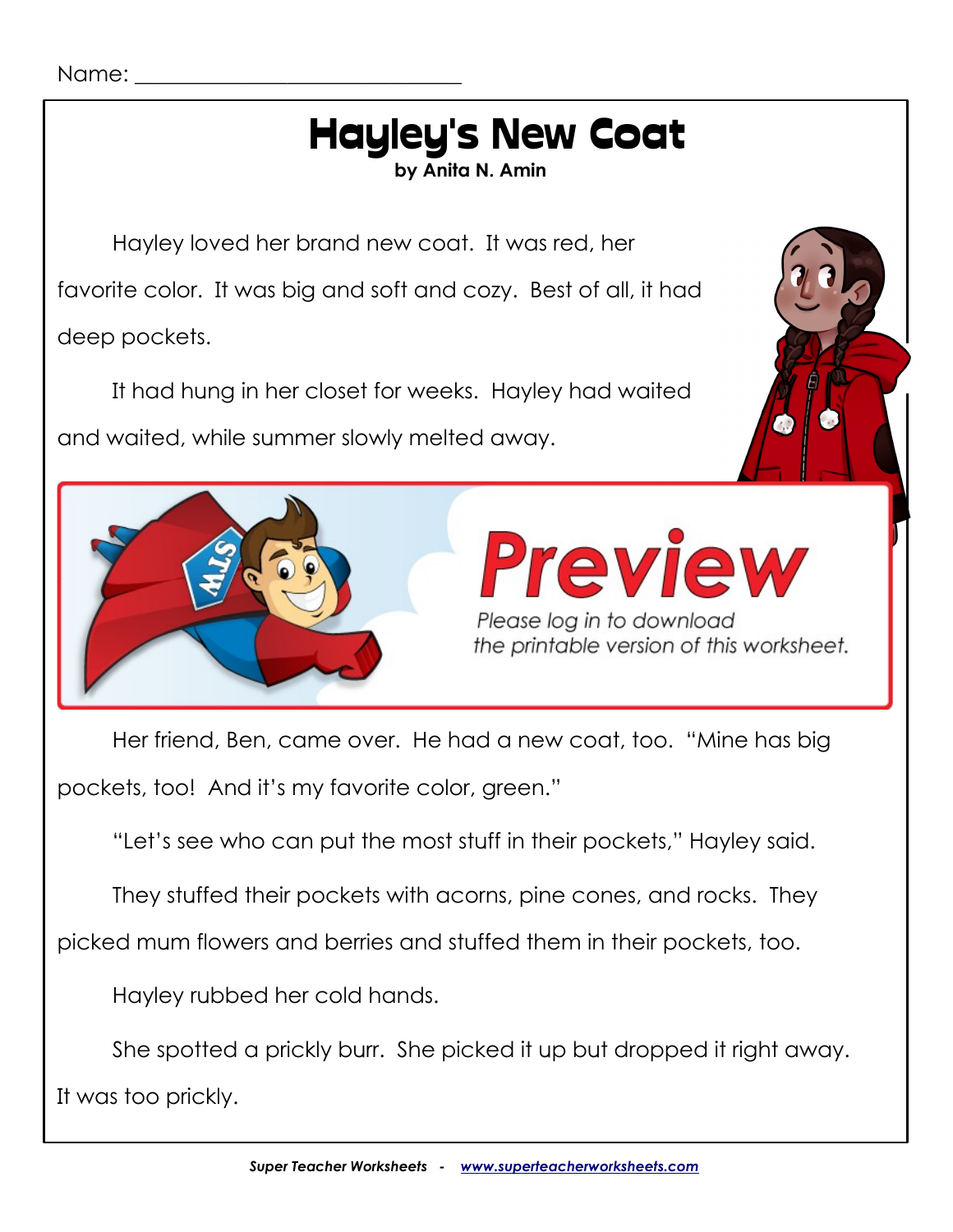"I have 50 things in my pocket," Ben said. "My pockets are full, now. What about you?"

"I only have 48." Hayley frowned. Her pockets were almost full. She looked around. She didn't see anything small to fit in her pockets.

She didn't want to lose the game, but it was too cold. She rubbed her

hands again. She laughed. She had an idea!

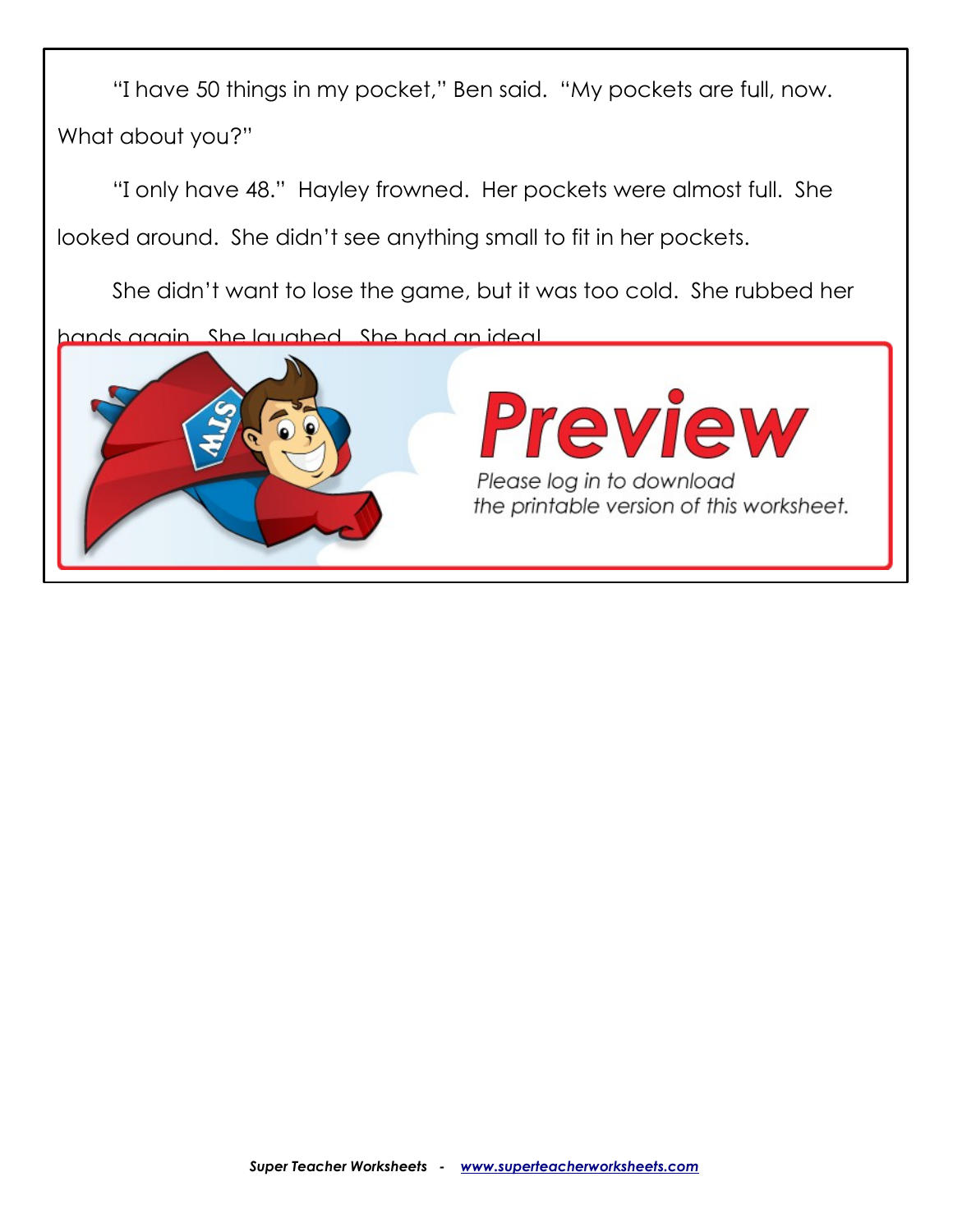#### Name:

# Hayley's New Coat

**by Anita N. Amin**

- **1.** What does Hayley like best about her new coat?
	- **a.** It is her favorite color, red.
	- **b.** It is her favorite color, green.
	- **c.** It is big and soft and cozy.
	- **d.** It has deep pockets.
- **2.** How does Hayley know it's time to wear her new coat?



**4.** What does Hayley put in her coat pockets so she doesn't lose the game?

 $\_$  , and the set of the set of the set of the set of the set of the set of the set of the set of the set of the set of the set of the set of the set of the set of the set of the set of the set of the set of the set of th

 $\_$  , and the set of the set of the set of the set of the set of the set of the set of the set of the set of the set of the set of the set of the set of the set of the set of the set of the set of the set of the set of th

**5.** Read the following sentence from the story.

"We both win!" Ben laughed.

Based on this sentence, which of the following words best describes Ben?

- **a.** unfair **b.** selfish
- **c.** good sport **d.** goofy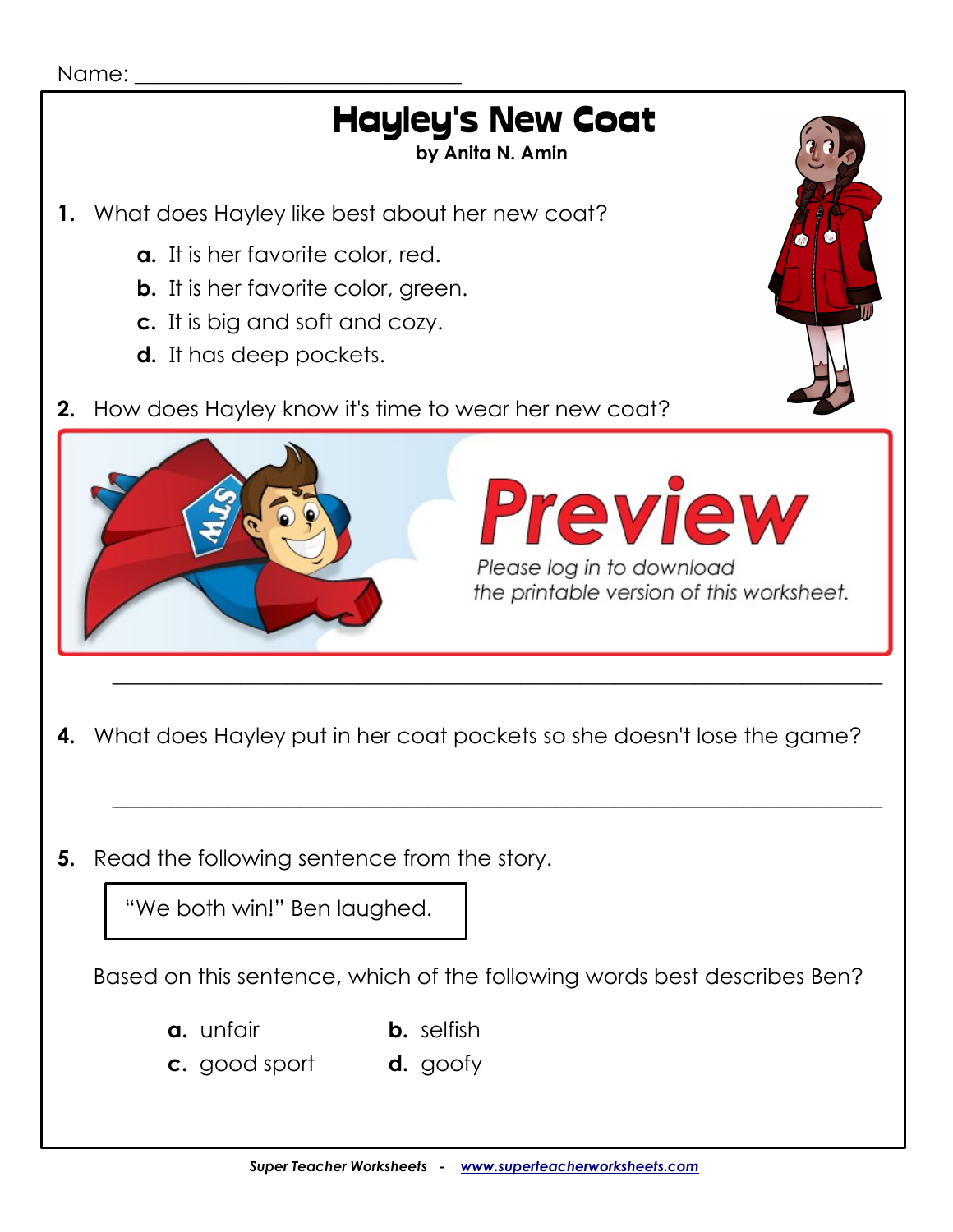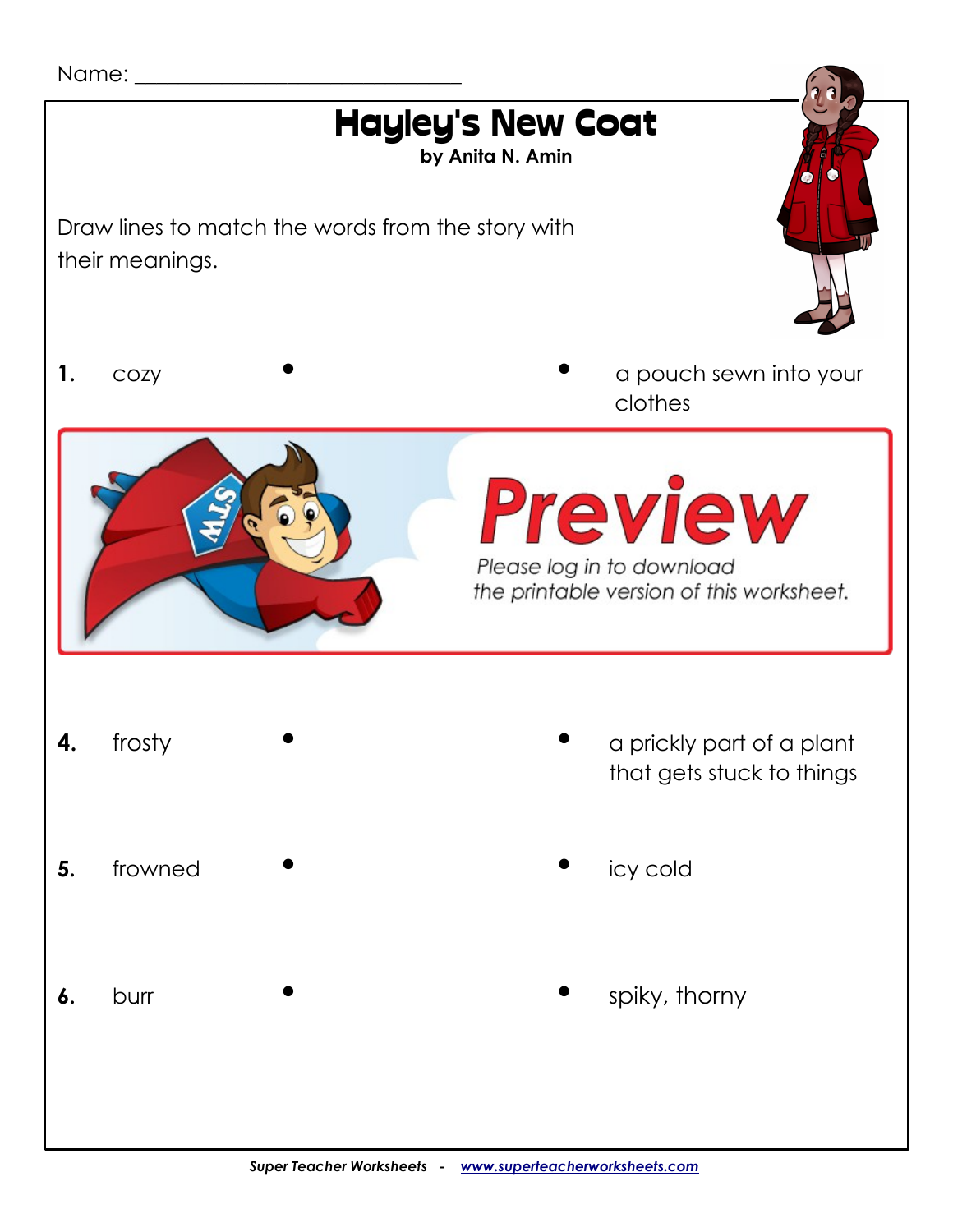## **Hayley's New Coat**

by Anita N. Amin

In the story, "Hayley's New Coat," Hayley and her friend, Ben, play a game to see who can put the most things in their pockets.

On the lines below, tell about a game you like to play with your friends. What is the game? Why do you like it? Have you ever won the game? Use complete sentences.





Please log in to download the printable version of this worksheet.

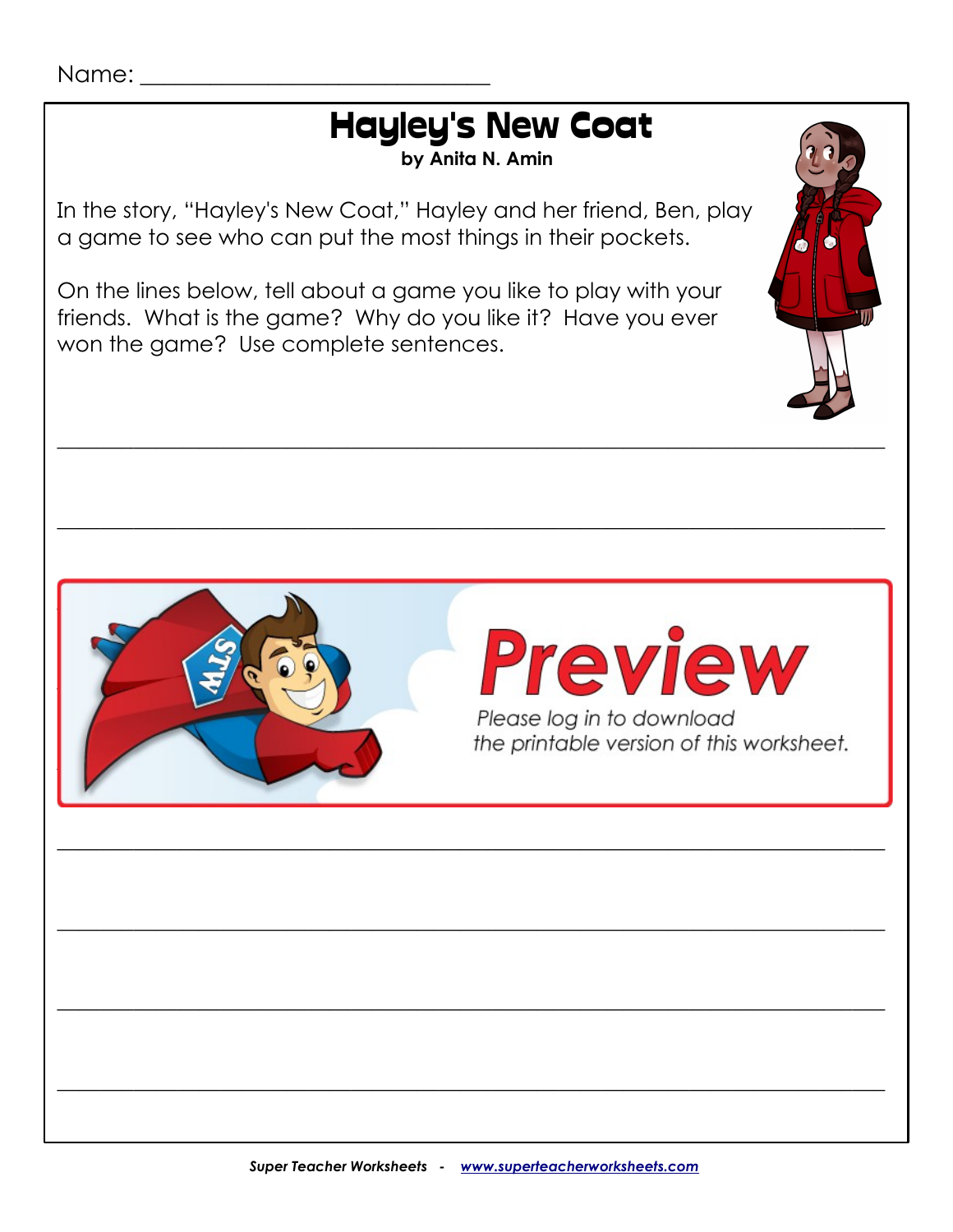

## Hayley's New Coat

**by Anita N. Amin**

**1.** What does Hayley like best about her new coat? **d**

**2.** How does Hayley know it's time to wear her new coat? **c**

- **a.** It is her favorite color, red.
- **b.** It is her favorite color, green.
- **c.** It is big and soft and cozy.
- **d. It has deep pockets.**